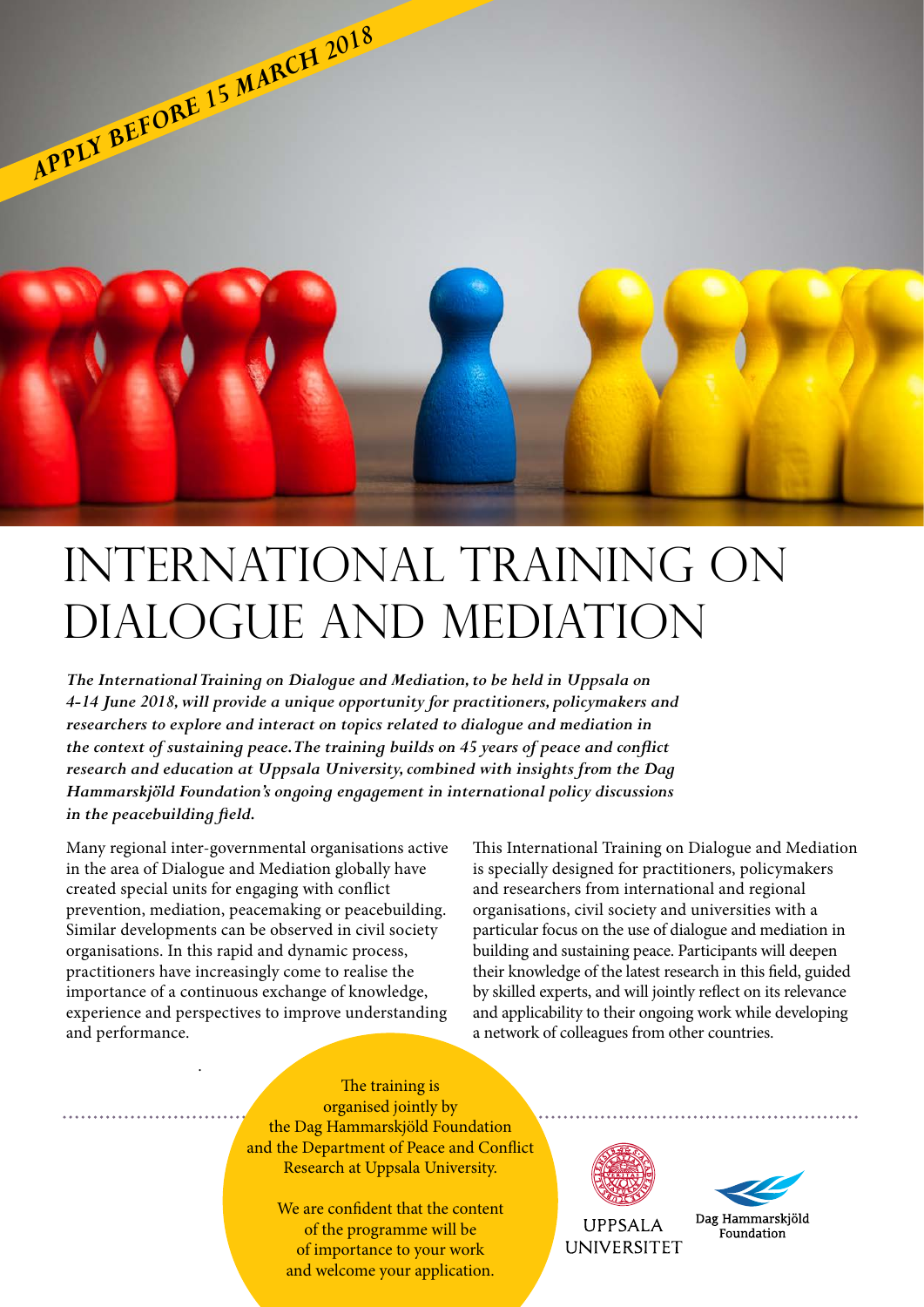# **OBJECTIVES**

The objective of the International Training on Dialogue and Mediation is to share knowledge, build capacity and strengthen networks for dialogue within the overall effort of sustaining peace. Bringing together researchers, practitioners and policymakers to draw on current research on dialogue in diverse conflict settings, the programme aims to strengthen skills and deepen understanding while also providing space for participants to discuss and develop new approaches for peace efforts in which they are engaged. In the long term, the training aims to strengthen a broad variety of leaders in their contributions to the nurturing of sustainable peace.

More specifically, the training aims to help participants:

- 1. Engage with cutting edge research and practical knowledge and apply these to their daily work.
- 2. Identify potential strategies to be implemented within their organizations that apply and build on lessons learned from other settings.
- 3. Build and connect to networks for furthering exchange on practical and theoretical approaches to building and sustaining peace.

### CONTENT

The training will be divided into three overarching themes. The themes cover various phases of peacemaking and peacebuilding in armed conflicts and categorise the expertise and evidence-based insights existing within the Dag Hammarskjöld Foundation and the Department of Peace and Conflict Research (Uppsala University). When applying for the training you are invited to specify your interests along these themes.

#### **Theme 1: International efforts in mediation and peace agreements**

Within this theme, we will focus upon macro-level analysis of dialogue and mediation, including global and quantitative comparisons of international efforts in support of peace processes and peace agreements, and key actors engaged with this work around the world. Relevant international policy frameworks and partnerships will also be discussed.

#### **Theme 2: Inclusive national and local dialogue**

The second theme will present various aspects of dialogue and inclusivity within peacemaking and peacebuilding at local and national levels. A focus will be placed upon understanding and developing strategies for increasing participation by women, youth, religious and ethnic minorities and other marginalised groups as well as the role of civil society.

### **Theme 3: Methods and practical skills in dialogue and mediation**

Theme three aims to advance understanding of various methods used in dialogue and mediation across diverse settings and levels, as well as building practical skills to enhance participants' ability to engage with these processes.

# TRAINING SET-UP

The training is scheduled for 10 full days, each of which consists of research presentations combined with interactive workshops to facilitate the application of research insights in ongoing projects and processes that training participants are engaged in.

The daily schedule will include three-hour sessions in the morning and three-hour sessions in the afternoon. The three overarching themes will be present throughout the duration of the training and will be reflected in thematic lectures by researchers from the Department of Peace and Conflict Research, experts from the Dag Hammarskjöld Foundation, invited external resource persons and/or training participants. Lectures will be coupled with interactive discussions facilitated by participants, as well as skills-building sessions. There will be a guided tour of a location of interest in the area and study trips to organisations of relevance to the training programme.

### DATE AND PLACE

Uppsala, Sweden, 4–14 June 2018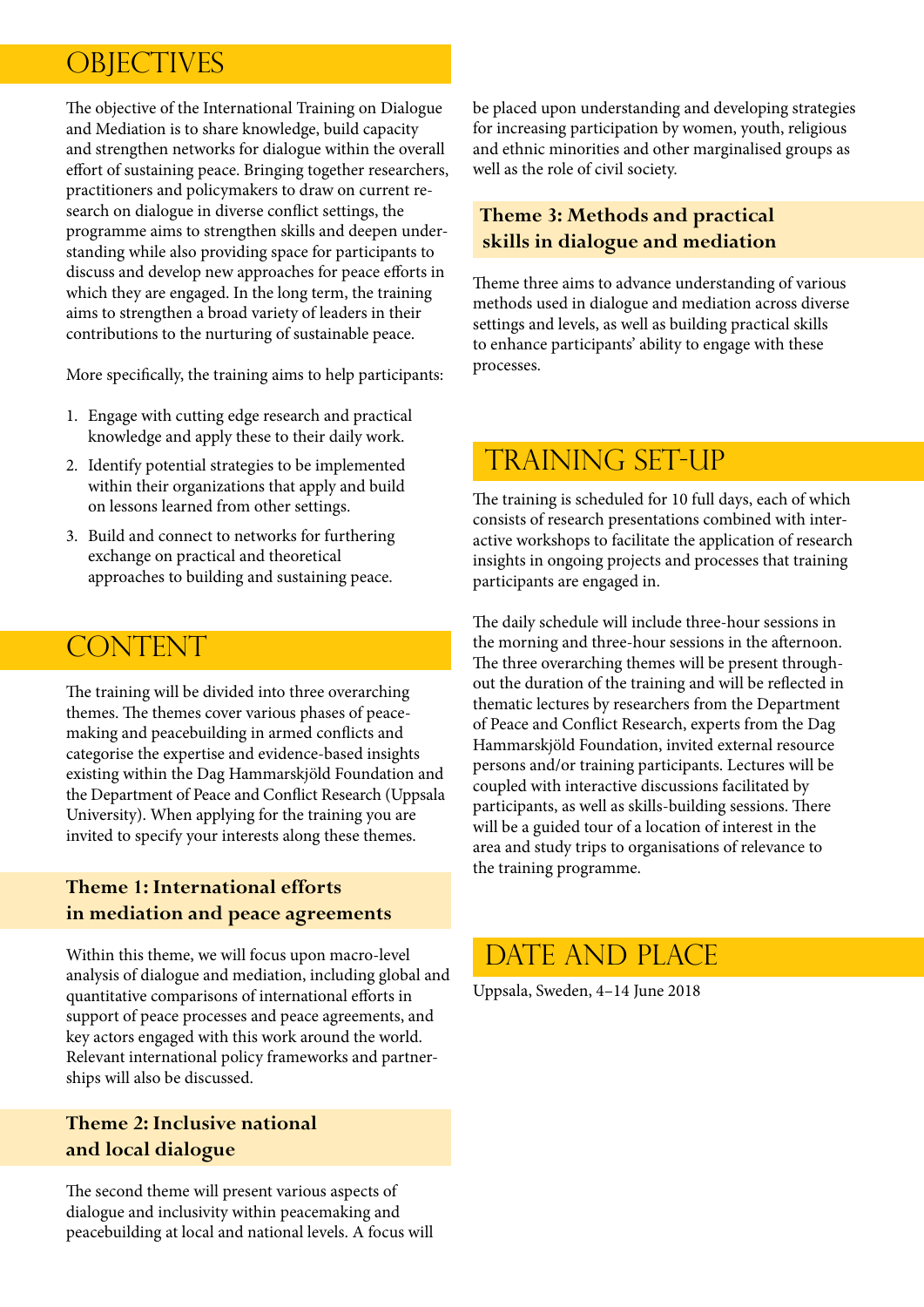### Are you eligible TO APPIY?

#### **Target group**

I

The training specifically targets practitioners, policymakers and researchers from international and regional organisations, civil society and universities with a particular focus on the use of dialogue in building and sustaining peace in developing countries and territories eligible for Official Development Assistance (ODA).

It is primarily designed for team leaders, senior and junior political advisors and other support personnel engaged in various peace efforts and with prior professional experience in the field of peace and security. The training programme will include 25 participants and aims at equal gender representation.

Participants of previous international trainings organised by the Department of Peace and Conflict Research at Uppsala University are not eligible to apply.

#### **Language and education requirements**

The programme will be conducted in English without the possibility of interpretation or translation and consequently a high proficiency in the English language is required. It is preferred that participants have an educational background corresponding to a university degree or equivalent.

#### **Health requirements**

As the training programme requires international travel and work away from home in a new environment, participants must be in good health and at full working capacity. It is therefore recommended that candidates undergo a medical examination before filling in the Medical Statement in the Application form.

#### **IT requirements**

Basic computer skills, access to Internet, and the use of e-mail for communications is required.

#### **Costs and Visa**

The organisers will cover international travel from the closest international airport to the training venue in Uppsala, accommodation, breakfast and lunches during the stay in Uppsala.

Participants are responsible for obtaining all necessary visas. The organisers will assist with the process by making sure that necessary documents for the visa application are provided.

Additional information on travel arrangements and visa processing will be sent to participants once they have been accepted.

#### **Application process**

Closing date for applications is 15 March 2018.

Applications shall be submitted in English through a web based <u>form</u>. The application must contain all requested information. This includes a signed nomination form certifying the approval of the applicant's employer.

Should you have technical problems filling in the form, please contact us via the email listed below.

#### **Selection process**

Selected candidates will be notified by e-mail no later than three weeks after the application deadline. Once selected, the candidate must confirm participation within one week. A letter of acceptance will be sent out, containing information on preparations and participation in the training.

#### **Certificate of Participation**

Those who successfully complete the training will be awarded a Certificate of participation stating details of the capacity building undertaken.